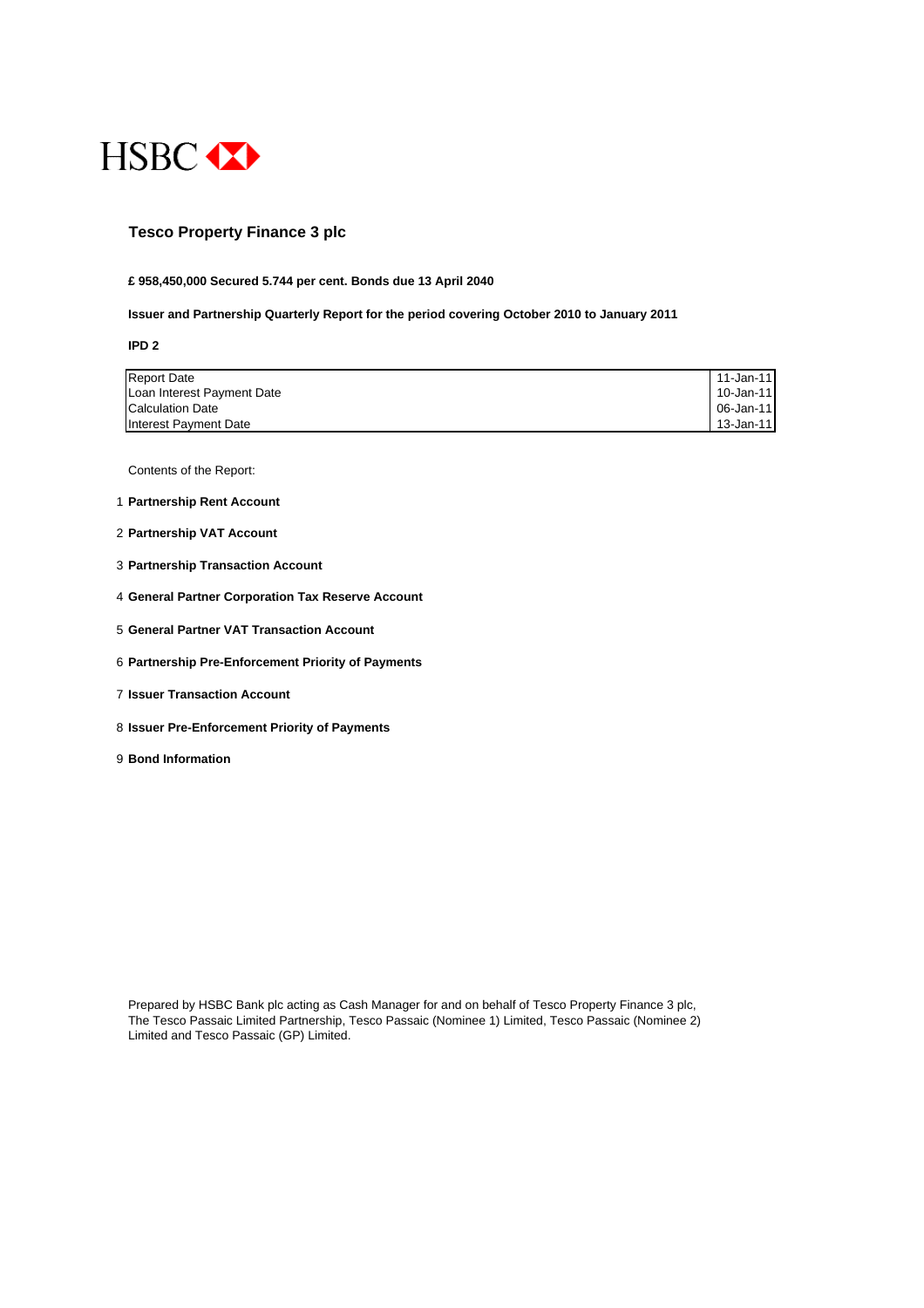### **1. Partnership Rent Account 70295444**

|             | Opening Balance                    | $0.03$ Cr        |       |
|-------------|------------------------------------|------------------|-------|
| <b>DATE</b> | <b>ENTRY DETAILS</b>               | AMOUNT (£)       | CR/DR |
| 07-Jul-10   | Initial Deposit on Closing Date    | 5,000.00 Cr      |       |
| 23-Dec-10   | Rent                               | 12,183,580.00 Cr |       |
| 10-Jan-11   | To Partnership Transaction Account | 12,183,580.00 Dr |       |
|             | <b>Closing Balance</b>             | 5,000.03 Cr      |       |

### **2. Partnership VAT Account 70295460**

|             | Opening Balance        | $0.00$ Cr       |       |
|-------------|------------------------|-----------------|-------|
| <b>DATE</b> | <b>ENTRY DETAILS</b>   | AMOUNT (£)      | CR/DR |
|             |                        |                 |       |
| 27-Oct-10   | VAT Funding            | 2,132,126.50 Cr |       |
| 27-Oct-10   | <b>VAT Payment</b>     | 2,132,126.50 Dr |       |
| 23-Dec-10   | <b>VAT Funding</b>     | 2,132,126.53 Cr |       |
|             |                        |                 |       |
|             | <b>Closing Balance</b> | 2,132,126.53 Cr |       |
|             |                        |                 |       |

### **3. Partnership Transaction Account 70295452**

 $\overline{a}$ 

|               | <b>Opening Balance</b>               | 245,829.16 Cr    |       |
|---------------|--------------------------------------|------------------|-------|
| <b>DATE</b>   | <b>ENTRY DETAILS</b>                 | AMOUNT (£)       | CR/DR |
|               |                                      |                  |       |
| $13-Oct-10$   | Property Pool Manager Fee (Reserved) | 158,875.00 Cr    |       |
| 07-Jan-11     | <b>Credit Interest</b>               | 1,414.22 Cr      |       |
| $10 - Jan-11$ | <b>Transfer from Rent</b>            | 12,183,580.00 Cr |       |
| 10-Jan-11     | Trustee Fee                          | 1,468.75 Dr      |       |
| 10-Jan-11     | <b>Ongoing Fee</b>                   | 23,169.77 Dr     |       |
| 10-Jan-11     | <b>Expenses</b>                      | 25,751.28 Dr     |       |
| 10-Jan-11     | Partnership Swap payment             | 2,509,003.10 Cr  |       |
| 10-Jan-11     | <b>Partnership Debt</b>              | 14,456,592.00 Dr |       |
| $10 - Jan-11$ | Transfer to General                  | $0.00$ Dr        |       |
|               |                                      |                  |       |
|               | <b>Closing Balance</b>               | 591,719.68 Cr    |       |

# **4. General Partner Corporation Tax Reserve Account 70295487**

|             | Opening Balance        | $0.00$ Cr           |  |
|-------------|------------------------|---------------------|--|
| <b>DATE</b> | <b>ENTRY DETAILS</b>   | CR/DR<br>AMOUNT (£) |  |
|             |                        |                     |  |
|             |                        |                     |  |
|             |                        |                     |  |
|             | <b>Closing Balance</b> | 0.00 Cr             |  |
|             |                        |                     |  |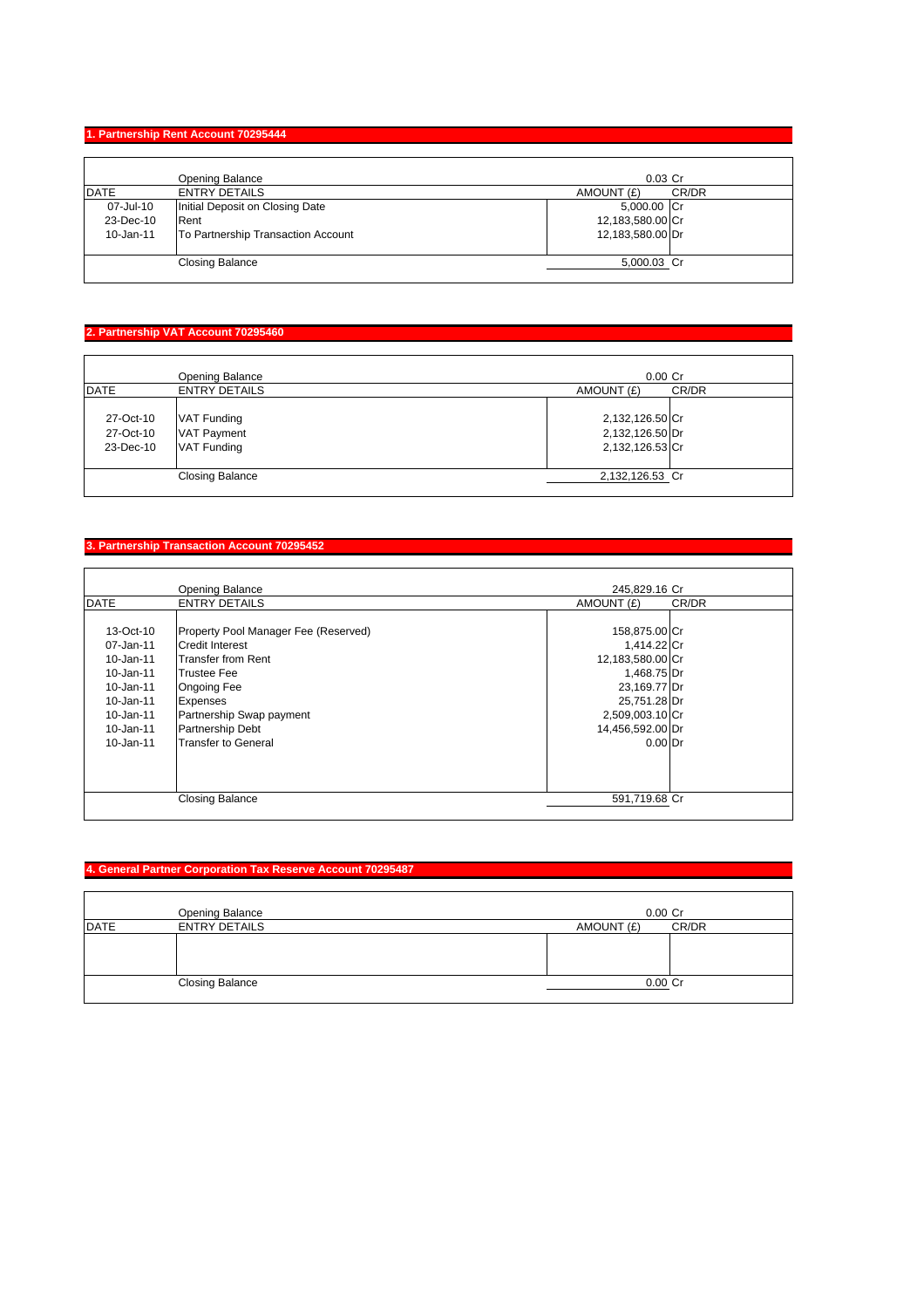#### **5. General Partner VAT Transaction Account 70298993**

|             | Opening Balance        | $0.00$ Cr           |
|-------------|------------------------|---------------------|
| <b>DATE</b> | <b>ENTRY DETAILS</b>   | CR/DR<br>AMOUNT (£) |
|             |                        |                     |
|             |                        |                     |
|             |                        |                     |
|             | <b>Closing Balance</b> | 0.00 Cr             |

## **Expense Reserve Ledger - Max GBP 500,000.00**

Date<br>10-Jan-11

273,969.68 Cr

Balance 273,969.68

# **6. Partnership Pre-Enforcement Priority of Payments**

|           |                                                                           | <b>Funds Paid Out of</b> | <b>Funds Received into</b> |
|-----------|---------------------------------------------------------------------------|--------------------------|----------------------------|
| Date      |                                                                           | account (£)              | account (£)                |
| 10-Jan-11 |                                                                           |                          |                            |
|           | <b>Partnership Available Funds</b>                                        |                          |                            |
|           |                                                                           |                          |                            |
|           | a Rental Income                                                           |                          | 12,183,580.00              |
|           | b Funds from Issuer under Partnership Swaps                               |                          | 14,456,632.00              |
|           | c From Partnership VAT Account                                            |                          |                            |
|           | d From Partnership Disposal Proceeds Account                              |                          |                            |
|           | e From Partnership Insurance Proceeds Account                             |                          |                            |
|           | f Interest received by the Partnership Accounts and Rent Account          |                          | 1,414.22                   |
|           | g Eligible Investment Earnings by Partnership                             |                          |                            |
|           | h Advance under Committed Subordinated Loan Agreement                     |                          |                            |
|           | Net proceeds of a CPO Disposal or a Mortgage Property                     |                          |                            |
|           | Net proceeds of a disposal of a Mortgage Property                         |                          |                            |
|           | k Any other sums standing to the credit of the Partnership Transaction Ac |                          | 245,829.16                 |
|           |                                                                           |                          |                            |
|           | <b>Partnership Pre-Enforcement Priority of Payments</b>                   |                          |                            |
|           | a Partnership Security Trustee Fees                                       | 1,468.75                 |                            |
|           | b Issuer Security Trustee Fee, Bond Trustee, operating expenses of the    | 10,149.44                |                            |
|           | Issuer (Ongoing Partnership Facility Fee)                                 |                          |                            |
|           | c Partnership Operating Expenses excluding GP UK Tax                      | 7,938.78                 |                            |
|           | d Partnership Operator Fee                                                | 4,112.50                 |                            |
|           | d Property Advisor Fee (Annual 25 K Jan)                                  |                          |                            |
|           | d Nominees Corporate Services Provider Fee                                | 5,350.00                 |                            |
|           | d Nominees Holdco Corporate Services Provider Fee                         | 1,175.00                 |                            |
|           | d PL Propco Corporate Services Provider Fees                              | 7,175.00                 |                            |
|           | d Nominees Side Letter payments                                           |                          |                            |
|           | d Nominees Holdco Side Letter payments                                    |                          |                            |
|           | d Account Bank Fee                                                        |                          |                            |
|           | d Cash Manager Fee                                                        |                          |                            |
|           | Issuer Account Bank, PPA CM, CSP Fee (Ongoing Partnership Facility        |                          |                            |
|           | d Fee)                                                                    | 12,270.33                |                            |
|           | d Headlease payment                                                       |                          |                            |
|           | e Partnership Expenses Ledger payment (max £6,250)                        | 6,250.00                 |                            |
|           | f Partnership Debt Interest                                               | 13,763,342.00            |                            |
|           | f Partnership Swap payment                                                | 11,947,628.90            |                            |
|           | g Partnership Debt Principal                                              | 693,250.00               |                            |
|           | Issuer Partnership Swap Termination Amount (Ongoing Partnership           |                          |                            |
|           | h Facility Fee)                                                           | 750.00                   |                            |
|           | i Partnership Swap Termination Amount                                     |                          |                            |
|           | <b>i</b> Property Pool Manager Fee                                        | 158,875.00               |                            |
|           | k Partnership Expenses Ledger payment                                     | 267,719.68               |                            |
|           | <b>Alteration Adjustment Rent</b>                                         |                          |                            |
|           | m Committed Subordinated Loan payment                                     |                          |                            |
|           | n Partnership Distribution Account                                        |                          |                            |
|           |                                                                           |                          |                            |
|           | Totals                                                                    | 26,887,455.38            | 26,887,455.38              |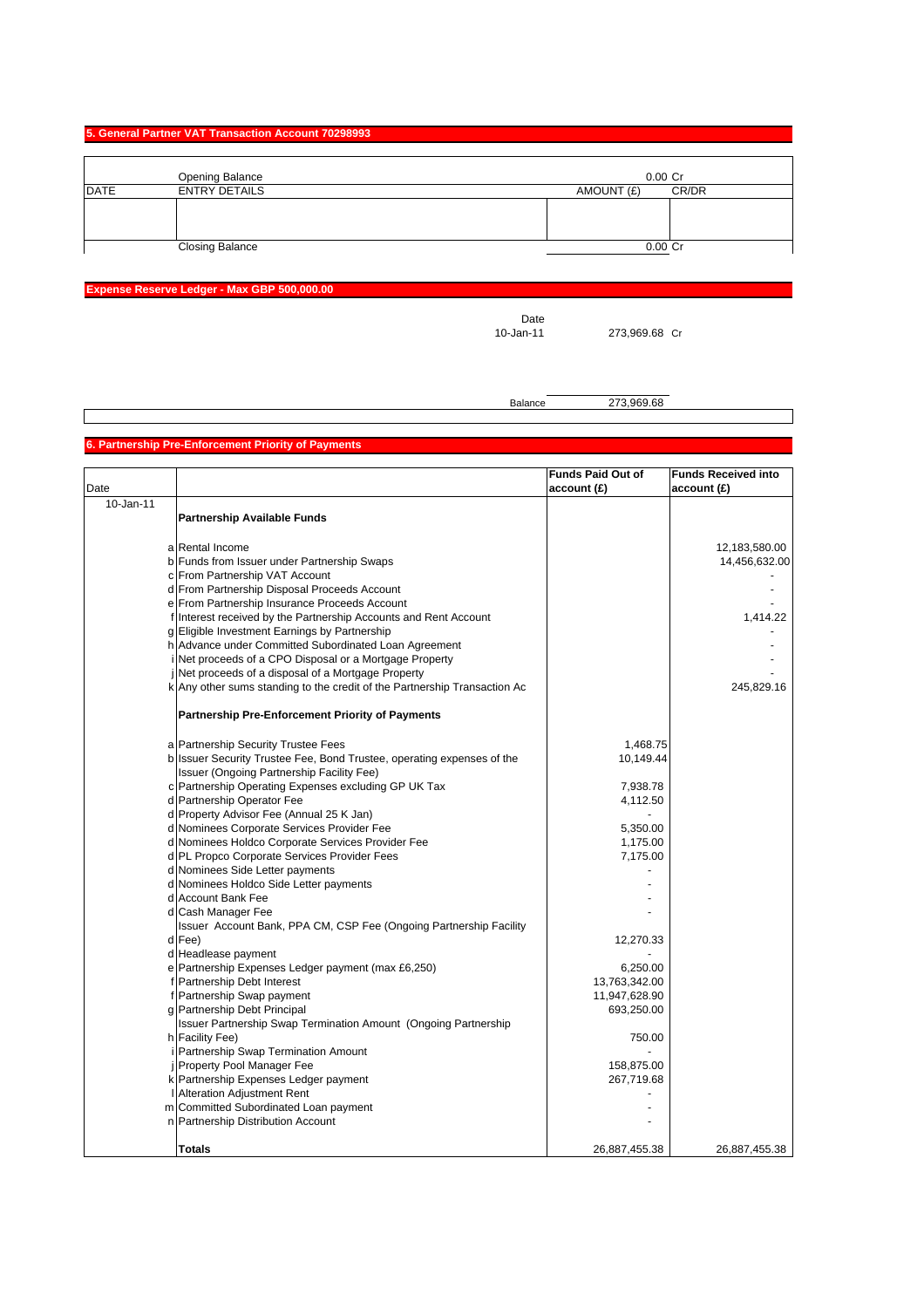### **7. Issuer Transaction Account 70295495**

|             | Opening Balance        | $0.00$ Cr        |       |
|-------------|------------------------|------------------|-------|
| <b>DATE</b> | <b>ENTRY DETAILS</b>   | AMOUNT (£)       | CR/DR |
|             | From Close             | 17,364.00 Cr     |       |
| 07-Oct-10   | <b>Credit interest</b> | 6.50 Cr          |       |
| 13-Oct-10   | <b>Issuer Profit</b>   | 750.00 Cr        |       |
| 06-Jan-11   | <b>Credit interest</b> | 127.68 Cr        |       |
| 13-Jan-11   | <b>Swaps Receipts</b>  | 2,509,003.10 Cr  |       |
| 13-Jan-11   | Partnership Debt       | 14,456,592.00 Cr |       |
| 13-Jan-11   | <b>Swap Pays</b>       | 2,509,003.10 Dr  |       |
| 13-Jan-11   | <b>Ongoing Fee</b>     | 23,169.77 Cr     |       |
| 13-Jan-11   | <b>HSBC</b> Fee        | 7,643.75 Dr      |       |
| 13-Jan-11   | <b>SFM Fee</b>         | 7,505.69 Dr      |       |
| 13-Jan-11   | <b>Issuer Fees</b>     | 7,270.33 Dr      |       |
| 13-Jan-11   | <b>Notes</b>           | 14,456,592.01 Dr |       |
|             |                        |                  |       |
|             |                        |                  |       |
|             | <b>Closing Balance</b> | 18,998.17 Cr     |       |
|             |                        |                  |       |

# **8. Issuer Pre-Enforcement Priority of Payments**

| Date      |                                                                                                                                                                            | <b>Funds Paid Out of</b><br>account(E) | <b>Funds Received into</b><br>account(E)        |
|-----------|----------------------------------------------------------------------------------------------------------------------------------------------------------------------------|----------------------------------------|-------------------------------------------------|
| 13-Jan-11 |                                                                                                                                                                            |                                        |                                                 |
|           | <b>Issuer Available Funds</b>                                                                                                                                              |                                        |                                                 |
|           | a Funds due to Issuer under Partnership Swap Agreement<br>b Amounts due to Issuer in respect of Partnership Loan<br>c Any amount due to Issuer under Issuer Swap Agreement |                                        | 11,947,628.90<br>14,479,761.77<br>14,456,632.00 |
|           | d Interest Received by Issuer on Transaction Account                                                                                                                       |                                        | 127.68                                          |
|           | e Eigible Investment Earnings                                                                                                                                              |                                        |                                                 |
|           | <b>Issuer Pre-Enforcement Priority of Payments</b>                                                                                                                         |                                        |                                                 |
|           | a Bond Trustee Fee                                                                                                                                                         | 1,175.00                               |                                                 |
|           | a Issuer Security Trustee Fee                                                                                                                                              | 1,468.75                               |                                                 |
|           | b Issuer Operating Expenses                                                                                                                                                | 7,505.69                               |                                                 |
|           | c Issuer/Issuer Holdco Corporate Services Provider Fee                                                                                                                     | 7,270.33                               |                                                 |
|           | c Paying Agent Fee                                                                                                                                                         | 500.00                                 |                                                 |
|           | c Account Bank Fee                                                                                                                                                         | 750.00                                 |                                                 |
|           | c Cash Manager Fee<br>d Bond Interest                                                                                                                                      | 3,750.00                               |                                                 |
|           | d Bond Principal                                                                                                                                                           | 13,763,342.00<br>693,250.00            |                                                 |
|           | d Issuer Swap Provider                                                                                                                                                     | 11,947,628.90                          |                                                 |
|           | d Partnership Swap payment                                                                                                                                                 | 14,456,632.00                          |                                                 |
|           | e Issuer Profit                                                                                                                                                            | 750.00                                 |                                                 |
|           | f Swap Subordinated Amounts                                                                                                                                                |                                        |                                                 |
|           | g Issuer Partnership Swap Termination Amount                                                                                                                               |                                        |                                                 |
|           | h Issuer Transaction Account                                                                                                                                               | 127.68                                 |                                                 |
|           | <b>Totals</b>                                                                                                                                                              | 40,884,150.35                          | 40,884,150.35                                   |